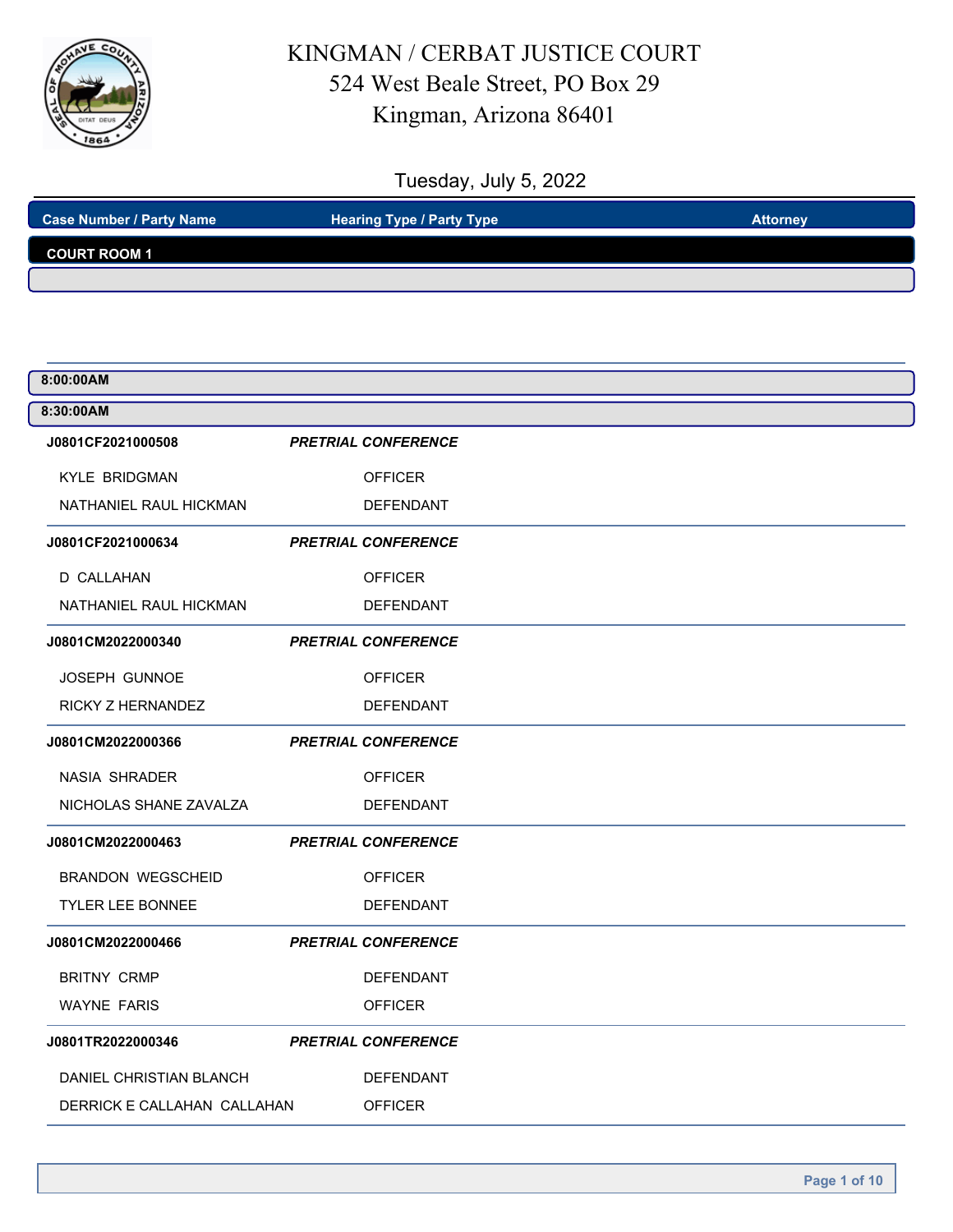

| <b>Case Number / Party Name</b> | <b>Hearing Type / Party Type</b><br><b>Attorney</b> |                      |
|---------------------------------|-----------------------------------------------------|----------------------|
| 9:00:00AM                       |                                                     |                      |
| J0801CV2022000676               | <b>EVICTION ACTION HEARING</b>                      |                      |
| <b>GKA KINGMAN STATION LLC</b>  | <b>PLAINTIFF</b>                                    | ZONA LAW GROUP P.C., |
| AMBER ROSE PONCE                | <b>DEFENDANT</b>                                    |                      |
| J0801CV2022000678               | <b>EVICTION ACTION HEARING</b>                      |                      |
| COPPER RIDGE KINGMAN LLC        | <b>PLAINTIFF</b>                                    | ZONA LAW GROUP P.C., |
| NEVEAH JUAN                     | <b>DEFENDANT</b>                                    |                      |
| J0801CV2022000679               | <b>EVICTION ACTION HEARING</b>                      |                      |
| MARIO ALFREDO SANCHEZ           | <b>PLAINTIFF</b>                                    |                      |
| <b>DAM CLAYTON BAKER</b>        | <b>DEFENDANT</b>                                    |                      |
| J0801CV2022000680               | <b>EVICTION ACTION HEARING</b>                      |                      |
| <b>STEVE MURTO</b>              | <b>PLAINTIFF</b>                                    |                      |
| MERCEDES CONTRERAS              | <b>DEFENDANT</b>                                    |                      |
| J0801CV2022000681               | <b>EVICTION ACTION HEARING</b>                      |                      |
| DEBORAH PALOMINO                | <b>PLAINTIFF</b>                                    |                      |
| <b>CHRISTINE VIRAMONTES</b>     | <b>DEFENDANT</b>                                    |                      |
| 10:00:00AM                      |                                                     |                      |
| J0801CF2020001063               | <b>CASE STATUS REVIEW</b>                           |                      |
| ANTHONY FRANCIS PUGLIA          | <b>DEFENDANT</b>                                    |                      |
| <b>BRANDON OKTAY</b>            | <b>OFFICER</b>                                      |                      |
| J0801CF2022000126               | <b>CASE STATUS REVIEW</b>                           |                      |
| BENJAMIN COZARTH AMBROSE        | <b>DEFENDANT</b>                                    |                      |
| J0801CF2022000247               | <b>CASE STATUS REVIEW</b>                           |                      |
| <b>TAPIA TAPIA</b>              | <b>OFFICER</b>                                      |                      |
| <b>WHITNEY TAYLOR SERS</b>      | <b>DEFENDANT</b>                                    |                      |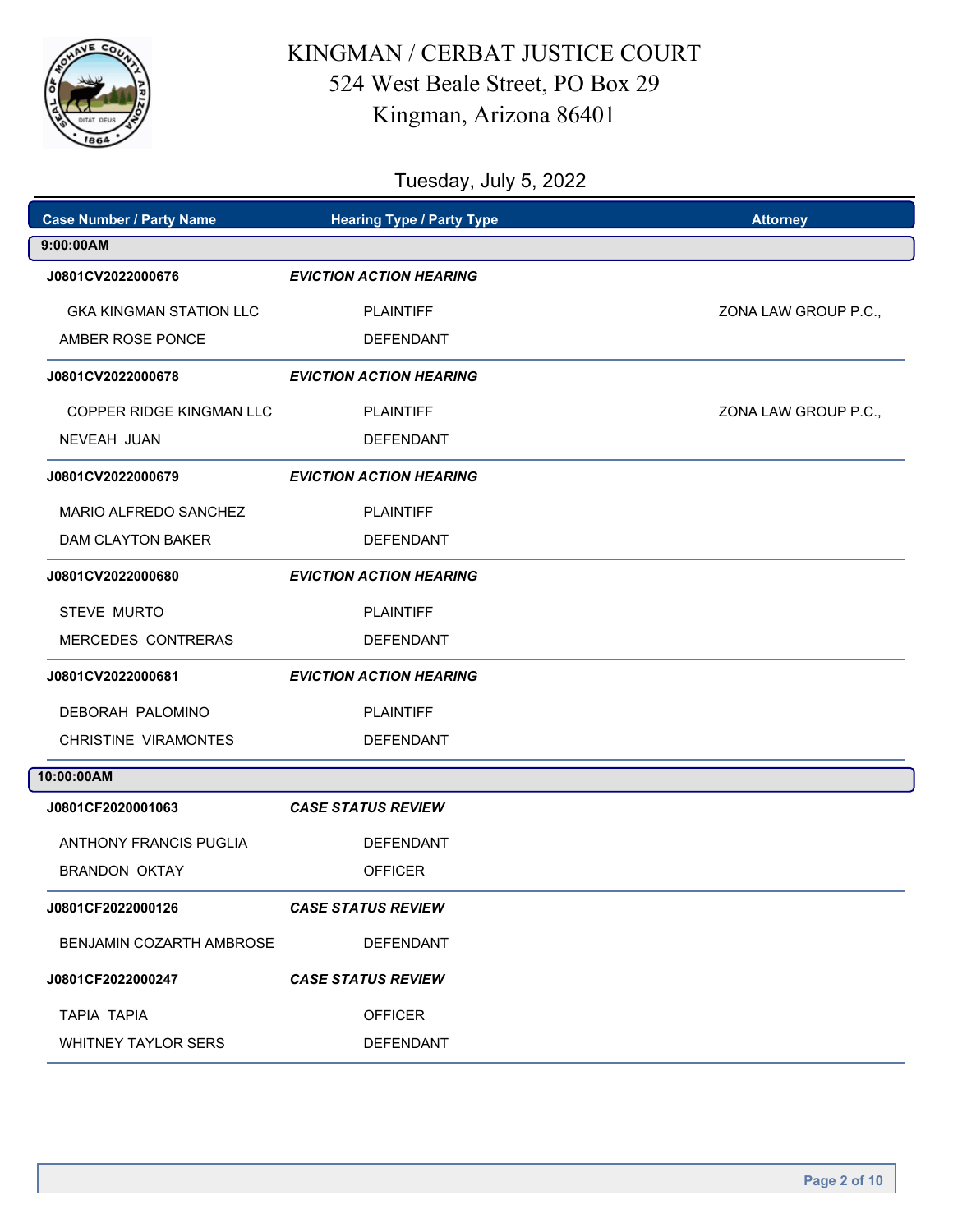

| <b>Case Number / Party Name</b> | <b>Hearing Type / Party Type</b> | <b>Attorney</b> |
|---------------------------------|----------------------------------|-----------------|
| J0801CF2022000251               | <b>CASE STATUS REVIEW</b>        |                 |
| CARLOS MANUEL VALENZUELA        | <b>DEFENDANT</b>                 |                 |
| <b>J MORRIS</b>                 | <b>OFFICER</b>                   |                 |
| J0801CF2022000283               | <b>CASE STATUS REVIEW</b>        |                 |
| JONATHAN RYAN RICHARDSON        | <b>DEFENDANT</b>                 |                 |
| J0801CM2021000531               | <b>CASE STATUS REVIEW</b>        |                 |
| <b>BRANDON WEGSCHEID</b>        | <b>OFFICER</b>                   |                 |
| <b>RICKY Z HERNANDEZ</b>        | <b>DEFENDANT</b>                 |                 |
| J0801CM2022000325               | <b>CASE STATUS REVIEW</b>        |                 |
| ANGELINA THERESA ROYBAL         | <b>DEFENDANT</b>                 |                 |
| <b>J GUINDON</b>                | <b>OFFICER</b>                   |                 |
| J0801CM2022000439               | <b>ARRAIGNMENT</b>               |                 |
| <b>CORY DAVID THURBER</b>       | <b>DEFENDANT</b>                 |                 |
| J0801CM2022000440               | <b>ARRAIGNMENT</b>               |                 |
| <b>JOHN ROBERT LINDSEY</b>      | <b>DEFENDANT</b>                 |                 |
| J0801CM2022000441               | <b>ARRAIGNMENT</b>               |                 |
| CHRISTOPHER BENTON DUTCHER      | <b>DEFENDANT</b>                 |                 |
| J0801CM2022000444               | <b>LONG FORM ARRAIGNMENT</b>     |                 |
| ROURKE ALBERT AUSTIN            | <b>DEFENDANT</b>                 |                 |
| J0801CM2022000445               | <b>LONG FORM ARRAIGNMENT</b>     |                 |
| <b>BENJAMIN COZARTH AMBROSE</b> | <b>DEFENDANT</b>                 |                 |
| J0801FR201700345                | <b>CASE STATUS REVIEW</b>        |                 |
| ANTHONY FRANCIS PUGLIA          | <b>DEFENDANT</b>                 |                 |
| J0801FR201700626                | <b>CASE STATUS REVIEW</b>        |                 |
| <b>ANTHONY FRANCIS GILMER</b>   | <b>DEFENDANT</b>                 |                 |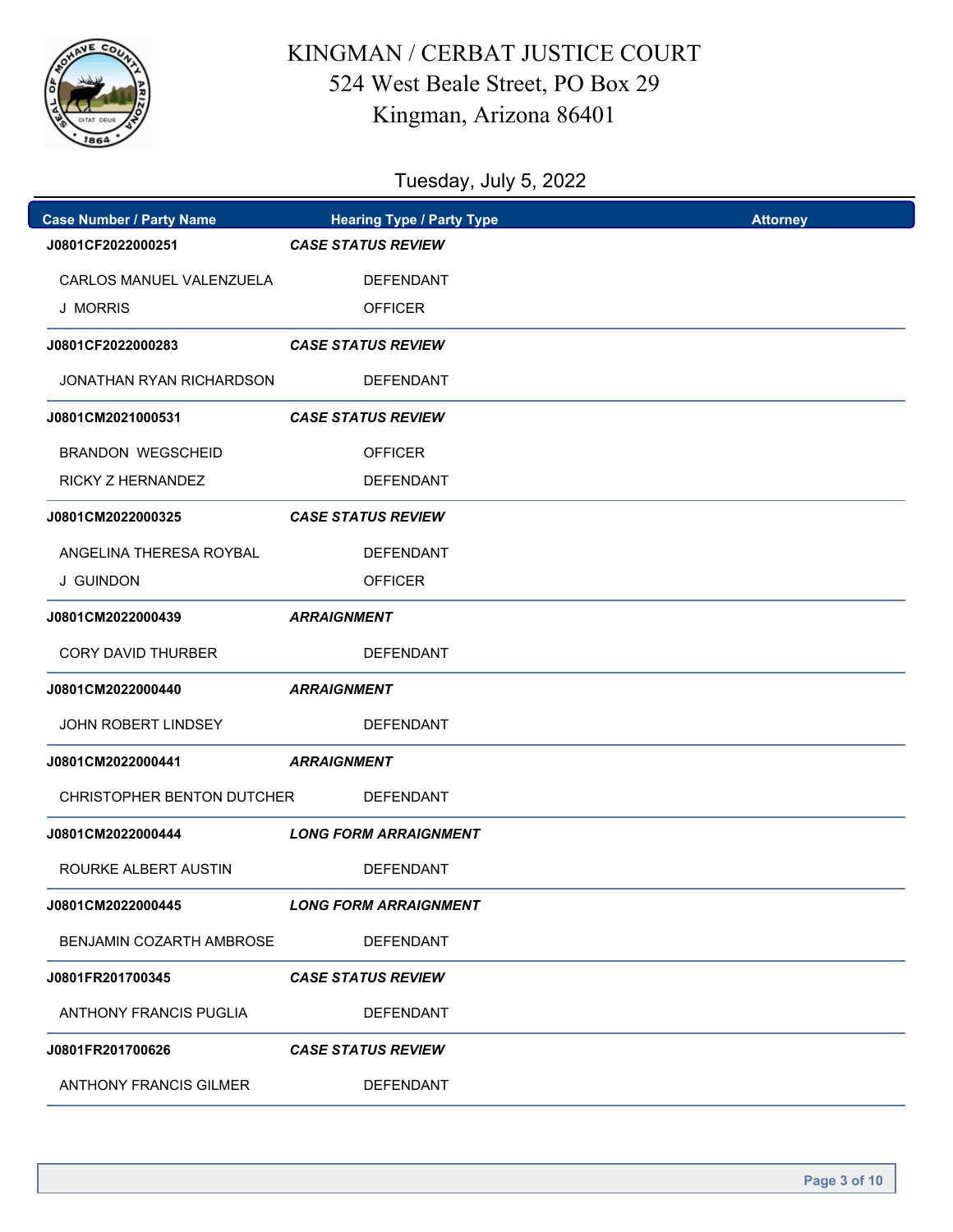

| <b>Case Number / Party Name</b> | <b>Hearing Type / Party Type</b><br><b>Attorney</b> |  |
|---------------------------------|-----------------------------------------------------|--|
| J0801FR201901167                | <b>CASE STATUS REVIEW</b>                           |  |
| <b>ANTHONY FRANCIS PUGLIA</b>   | <b>DEFENDANT</b>                                    |  |
| J0801TR2021000287               | <b>CASE STATUS REVIEW</b>                           |  |
| JONATHON PATTERSON              | <b>OFFICER</b>                                      |  |
| SERGIO SEBASTIEN AGUIRRE        | <b>DEFENDANT</b>                                    |  |
| J0801TR2022000299               | <b>ARRAIGNMENT</b>                                  |  |
| 66 AUTO SALES                   | <b>DEFENDANT</b>                                    |  |
| J0801TR2022000304               | <b>ARRAIGNMENT</b>                                  |  |
| <b>HARPREET SINGH</b>           | <b>DEFENDANT</b>                                    |  |
| J0801TR2022000308               | <b>ARRAIGNMENT</b>                                  |  |
| <b>TRAVIS CLAYTON MAYS</b>      | <b>DEFENDANT</b>                                    |  |
| J0801TR2022000348               | <b>ARRAIGNMENT</b>                                  |  |
| KENNETH LEON COLLINS            | DEFENDANT                                           |  |
| 1:00:00PM                       |                                                     |  |
| J0801CM2021000132               | <b>PRETRIAL CONFERENCE</b>                          |  |
| <b>ANDREW LINK</b>              | <b>OFFICER</b>                                      |  |
| <b>RICHARD N RIOS</b>           | <b>DEFENDANT</b>                                    |  |
| J0801CM2021000535               | <b>PRETRIAL CONFERENCE</b>                          |  |
| <b>JIMENA MURO</b>              | <b>DEFENDANT</b>                                    |  |
| J0801CM2021000832               | <b>PRETRIAL CONFERENCE</b>                          |  |
| <b>BRONSON CARBAL SMITH</b>     | DEFENDANT                                           |  |
| J0801CM2021000917               | <b>PRETRIAL CONFERENCE</b>                          |  |
| ANTOINETTE STORNIOLO            | <b>DEFENDANT</b>                                    |  |
| J0801CM2022000056               | <b>PRETRIAL CONFERENCE</b>                          |  |
| ANTOINETTE STORNIOLO            | DEFENDANT                                           |  |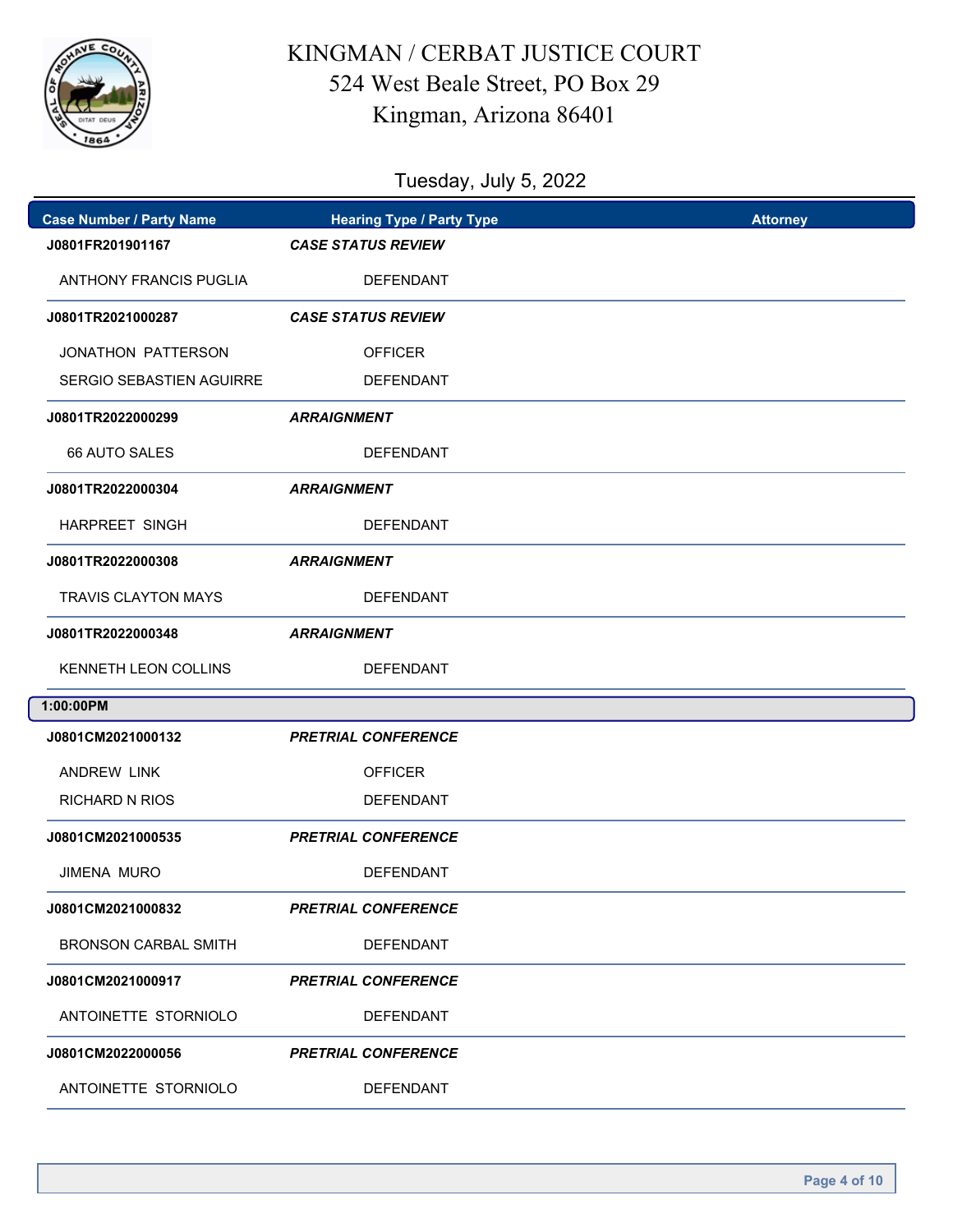

| <b>Case Number / Party Name</b>  | <b>Hearing Type / Party Type</b> | <b>Attorney</b> |
|----------------------------------|----------------------------------|-----------------|
| J0801CM2022000057                | <b>PRETRIAL CONFERENCE</b>       |                 |
| ANTOINETTE STORNIOLO             | <b>DEFENDANT</b>                 |                 |
| J0801CM2022000167                | <b>PRETRIAL CONFERENCE</b>       |                 |
| <b>DAVID CARL FREIWALD</b>       | <b>DEFENDANT</b>                 |                 |
| J0801CM2022000220                | <b>PRETRIAL CONFERENCE</b>       |                 |
| ARNULFO LUJAN JR                 | <b>DEFENDANT</b>                 |                 |
| THOMAS STUCKI                    | <b>OFFICER</b>                   |                 |
| J0801CM2022000246                | <b>PRETRIAL CONFERENCE</b>       |                 |
| DEIDREANN KANAELANI KELIIAA-BRID | <b>DEFENDANT</b>                 |                 |
| <b>SAM CRAIG</b>                 | <b>OFFICER</b>                   |                 |
| J0801CM2022000249                | <b>PRETRIAL CONFERENCE</b>       |                 |
| <b>SHAUNA M KELLEY</b>           | <b>DEFENDANT</b>                 |                 |
| <b>TAPIA TAPIA</b>               | <b>OFFICER</b>                   |                 |
| J0801CM2022000271                | <b>PRETRIAL CONFERENCE</b>       |                 |
| <b>JADYN XAVIER DOOLEY</b>       | <b>DEFENDANT</b>                 |                 |
| <b>MATTHEW THEOBALD</b>          | <b>OFFICER</b>                   |                 |
| J0801CM2022000272                | <b>PRETRIAL CONFERENCE</b>       |                 |
| CARLOS EDUARDO ALANIS REYES      | DEFENDANT                        |                 |
| ROBERT SINES                     | <b>OFFICER</b>                   |                 |
| J0801CM2022000299                | <b>PRETRIAL CONFERENCE</b>       |                 |
| MICHAEL T FULFORD FULFORD        | <b>OFFICER</b>                   |                 |
| NOGIVENNAME NAVEEN               | <b>DEFENDANT</b>                 |                 |
| J0801CM2022000317                | <b>PRETRIAL CONFERENCE</b>       |                 |
| <b>HUMBERTO LUIS PEREZ</b>       | <b>DEFENDANT</b>                 |                 |
| J0801CM2022000322                | <b>PRETRIAL CONFERENCE</b>       |                 |
| <b>BRIAN TODD ANDERSON</b>       | <b>DEFENDANT</b>                 |                 |
| C FORSCHLER                      | <b>OFFICER</b>                   |                 |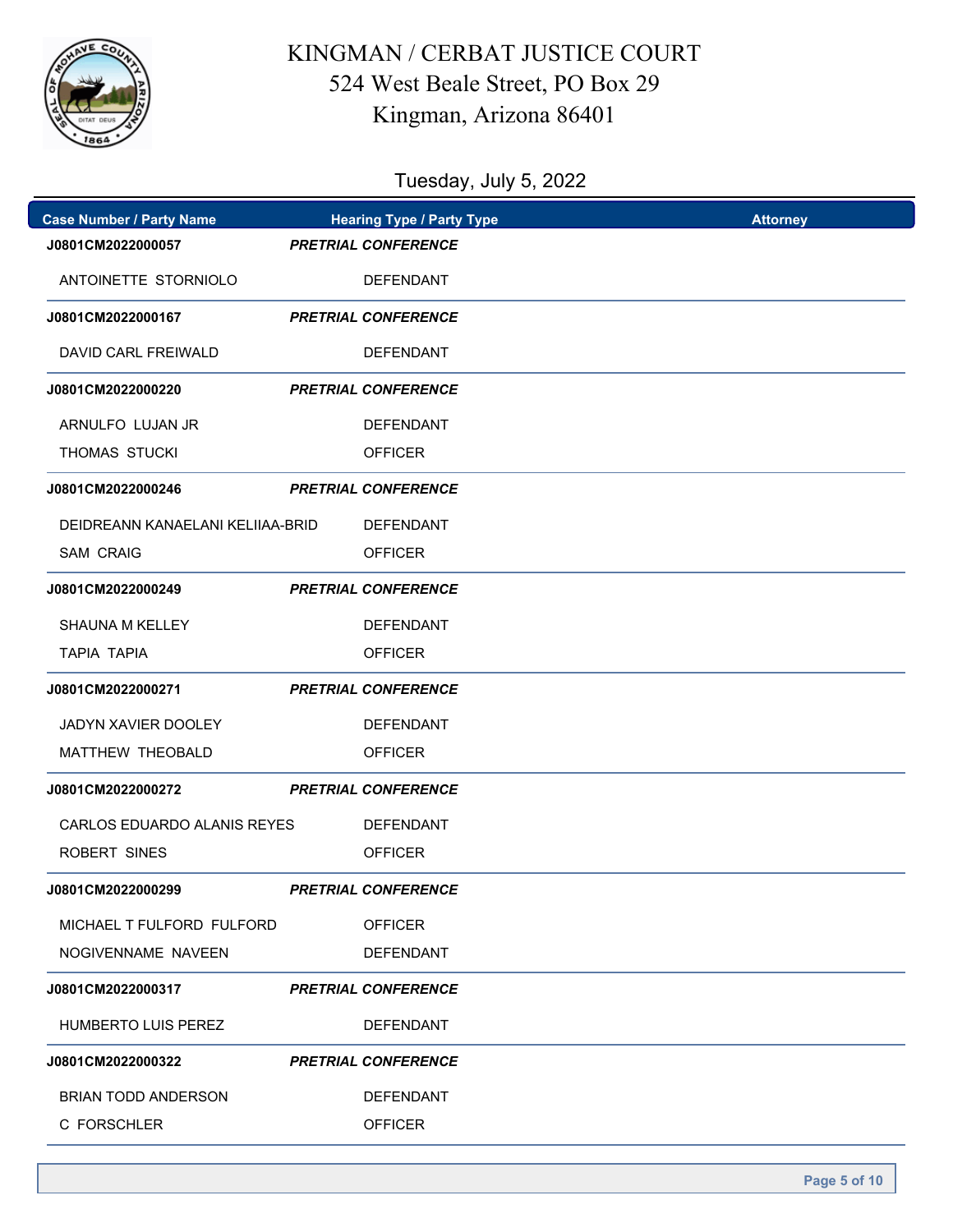

| <b>Case Number / Party Name</b> | <b>Hearing Type / Party Type</b> | <b>Attorney</b> |
|---------------------------------|----------------------------------|-----------------|
| J0801CM2022000345               | <b>PRETRIAL CONFERENCE</b>       |                 |
| JAMIE MARIE STOCKTON            | <b>DEFENDANT</b>                 |                 |
| J0801CM2022000346               | <b>PRETRIAL CONFERENCE</b>       |                 |
| JOSEPH CABEZA DEBACA            | <b>DEFENDANT</b>                 |                 |
| THOMAS SMITH                    | <b>OFFICER</b>                   |                 |
| J0801CM2022000382               | <b>PRETRIAL CONFERENCE</b>       |                 |
| <b>EMILY R TROWER</b>           | <b>DEFENDANT</b>                 |                 |
| J0801CM2022000384               | <b>PRETRIAL CONFERENCE</b>       |                 |
| <b>BRENT EARLE SHRADER</b>      | <b>DEFENDANT</b>                 |                 |
| J0801CM2022000448               | <b>PRETRIAL CONFERENCE</b>       |                 |
| <b>JOEY NELO OJINAGA</b>        | <b>DEFENDANT</b>                 |                 |
| J0801CM2022000475               | <b>PRETRIAL CONFERENCE</b>       |                 |
| <b>TASHA NICOLE EDGELL</b>      | <b>DEFENDANT</b>                 |                 |
| J0801CM2022000477               | <b>PRETRIAL CONFERENCE</b>       |                 |
| <b>WAYNE FARIS</b>              | <b>OFFICER</b>                   |                 |
| WAYNE EDMOND WASHINGTON         | <b>DEFENDANT</b>                 |                 |
| J0801TR2021000093               | <b>PRETRIAL CONFERENCE</b>       |                 |
| ALEJANDRO GONZALEZ              | <b>DEFENDANT</b>                 |                 |
| J0801TR2022000025               | <b>PRETRIAL CONFERENCE</b>       |                 |
| RAJESH KUMAR                    | <b>DEFENDANT</b>                 |                 |
| J0801TR2022000057               | <b>PRETRIAL CONFERENCE</b>       |                 |
| MATTHEW THEOBALD                | <b>OFFICER</b>                   |                 |
| SAMUAL WILLIAM CARROLL          | <b>DEFENDANT</b>                 |                 |
| J0801TR2022000062               | <b>PRETRIAL CONFERENCE</b>       |                 |
| CODI ALBERT JONES               | DEFENDANT                        |                 |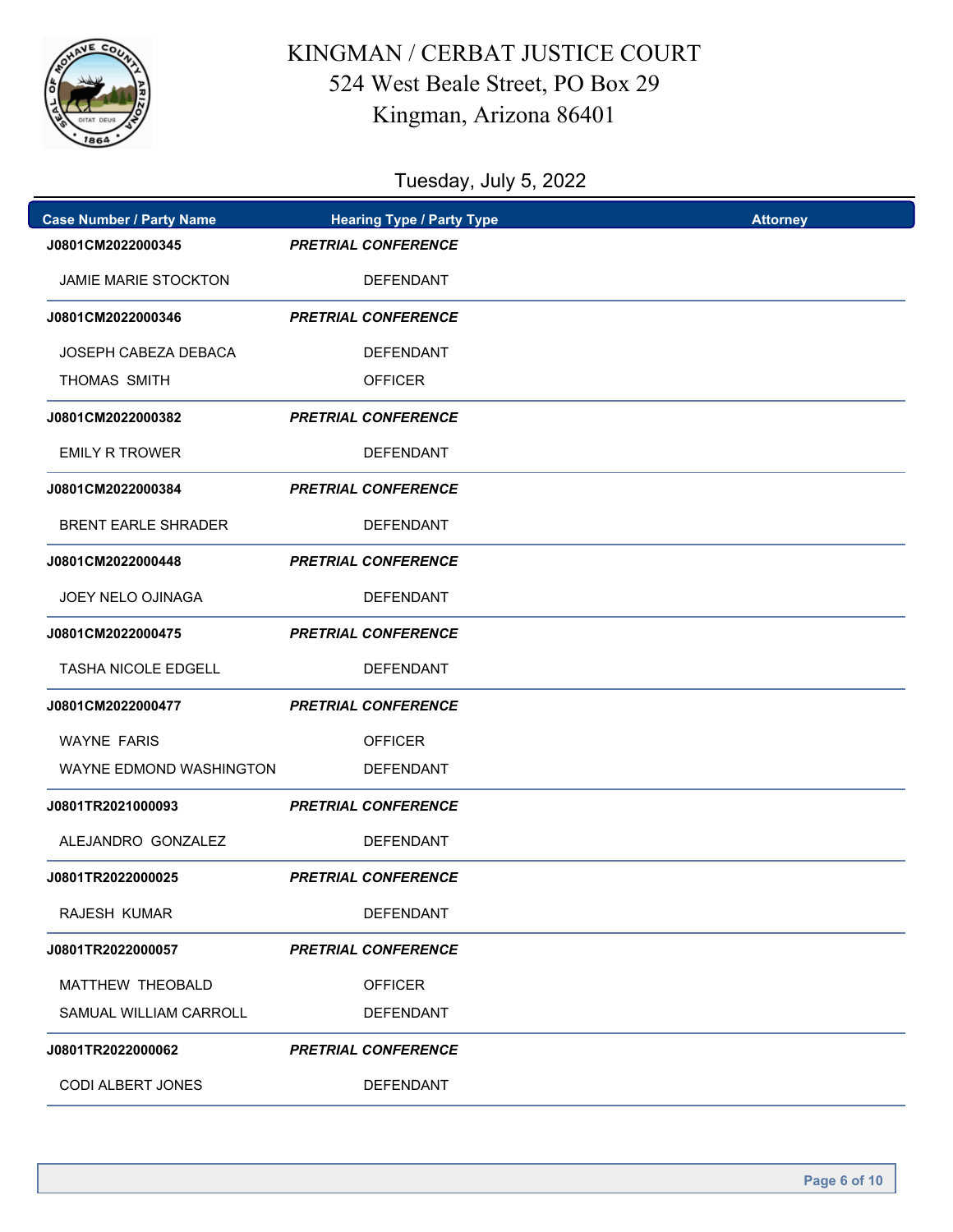

| <b>Case Number / Party Name</b> |                            | <b>Hearing Type / Party Type</b> | <b>Attorney</b> |
|---------------------------------|----------------------------|----------------------------------|-----------------|
| J0801TR2022000102               | <b>PRETRIAL CONFERENCE</b> |                                  |                 |
| JESSE NEIL FINDLEY              |                            | <b>DEFENDANT</b>                 |                 |
| J0801TR2022000104               | <b>PRETRIAL CONFERENCE</b> |                                  |                 |
| <b>DEAN EUGENE ROSBAUGH</b>     |                            | <b>DEFENDANT</b>                 |                 |
| J0801TR2022000110               | <b>PRETRIAL CONFERENCE</b> |                                  |                 |
| <b>BUCK ALBERT BOWEN</b>        |                            | <b>DEFENDANT</b>                 |                 |
| J0801TR2022000114               | <b>PRETRIAL CONFERENCE</b> |                                  |                 |
| <b>GARY ALLEN MCMURRAY</b>      |                            | <b>DEFENDANT</b>                 |                 |
| J0801TR2022000117               | <b>PRETRIAL CONFERENCE</b> |                                  |                 |
| <b>JACK WELDON BARNETT</b>      |                            | <b>DEFENDANT</b>                 |                 |
| LARRY MATTHEWS                  |                            | <b>OFFICER</b>                   |                 |
| J0801TR2022000122               | <b>PRETRIAL CONFERENCE</b> |                                  |                 |
| <b>HOPE JONEL GILLESPIE</b>     |                            | <b>DEFENDANT</b>                 |                 |
| J0801TR2022000123               | <b>PRETRIAL CONFERENCE</b> |                                  |                 |
| <b>CHRISTINE JOY DIEHM</b>      |                            | <b>DEFENDANT</b>                 |                 |
| J0801TR2022000133               | <b>PRETRIAL CONFERENCE</b> |                                  |                 |
| <b>BRANDON DELONG</b>           |                            | <b>OFFICER</b>                   |                 |
| ERIK RAY ISEBRANDS              |                            | <b>DEFENDANT</b>                 |                 |
| J0801TR2022000147               | <b>PRETRIAL CONFERENCE</b> |                                  |                 |
| DONALD E ALLEN ALLEN            |                            | <b>OFFICER</b>                   |                 |
| FADI MOWAFAK ABDALMASEEH        |                            | <b>DEFENDANT</b>                 |                 |
| J0801TR2022000148               | <b>PRETRIAL CONFERENCE</b> |                                  |                 |
| JADEN RUSSELL JACOBY            |                            | <b>DEFENDANT</b>                 |                 |
| J0801TR2022000152               | <b>PRETRIAL CONFERENCE</b> |                                  |                 |
| <b>BRANDON WILLIAM LODER</b>    |                            | <b>DEFENDANT</b>                 |                 |
| MATTHEW SNAY                    |                            | <b>OFFICER</b>                   |                 |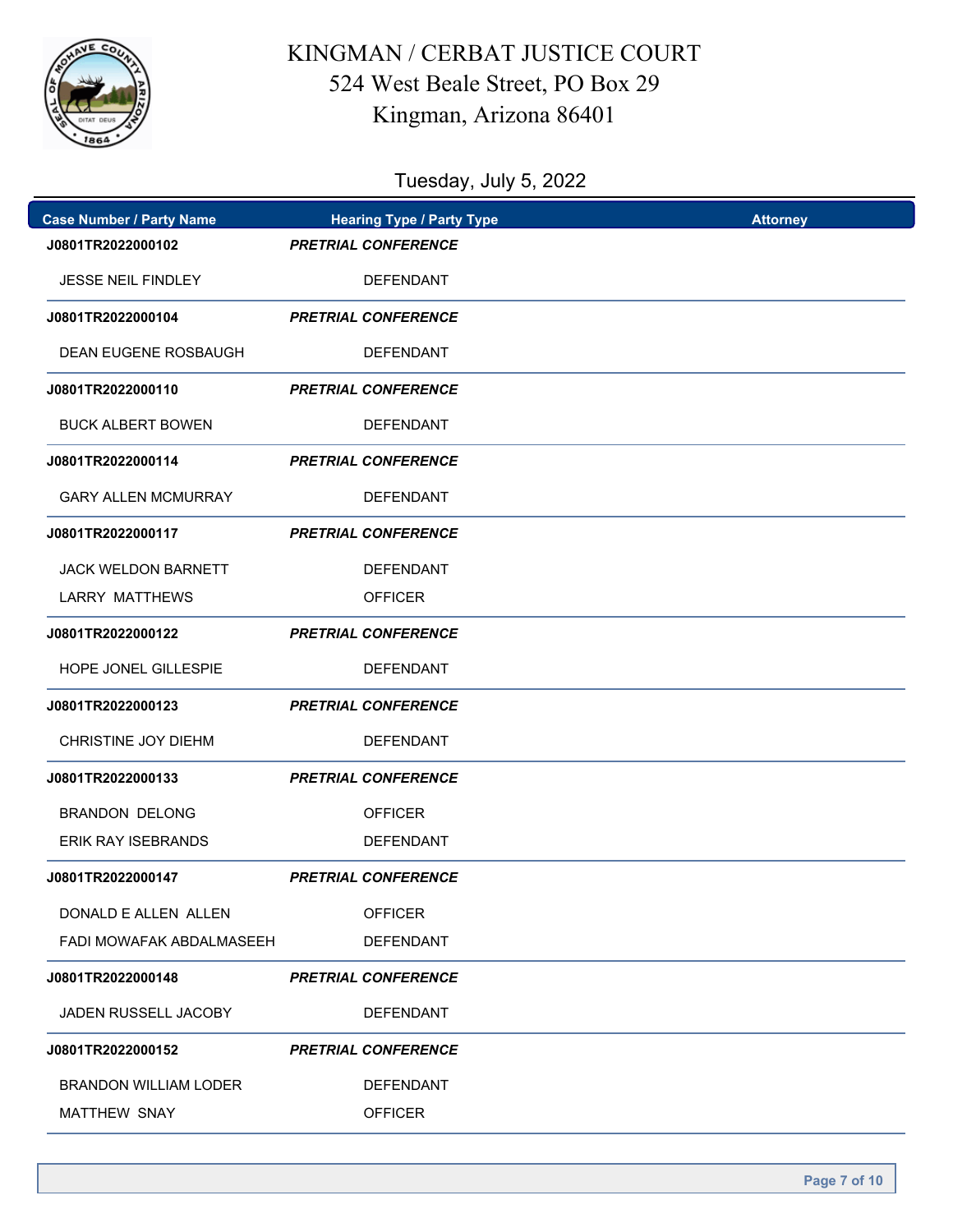

| <b>Case Number / Party Name</b> | <b>Hearing Type / Party Type</b> | <b>Attorney</b> |
|---------------------------------|----------------------------------|-----------------|
| J0801TR2022000155               | <b>PRETRIAL CONFERENCE</b>       |                 |
| TAMALA RENEE BRANTLEY           | <b>DEFENDANT</b>                 |                 |
| J0801TR2022000157               | <b>SENTENCING</b>                |                 |
| AARON MICHAEL SEVILLANO         | <b>DEFENDANT</b>                 |                 |
| EDDIE ESPINOZA                  | <b>OFFICER</b>                   |                 |
| J0801TR2022000163               | <b>PRETRIAL CONFERENCE</b>       |                 |
| <b>CORINA MARI DOTSON</b>       | <b>DEFENDANT</b>                 |                 |
| J0801TR2022000164               | <b>PRETRIAL CONFERENCE</b>       |                 |
| <b>BRANDIE MICHELLE EVANS</b>   | <b>DEFENDANT</b>                 |                 |
| <b>RIDER RIDER</b>              | <b>OFFICER</b>                   |                 |
| J0801TR2022000165               | <b>PRETRIAL CONFERENCE</b>       |                 |
| NICHOLAS CHARLES HEBURN         | <b>DEFENDANT</b>                 |                 |
| <b>RIDER RIDER</b>              | <b>OFFICER</b>                   |                 |
| J0801TR2022000168               | <b>PRETRIAL CONFERENCE</b>       |                 |
| <b>BRANDON DELONG</b>           | <b>OFFICER</b>                   |                 |
| CHRISTOPHER JOSEPH MAUSER       | <b>DEFENDANT</b>                 |                 |
| J0801TR2022000202               | <b>PRETRIAL CONFERENCE</b>       |                 |
| <b>ERIC URQUIJO</b>             | <b>OFFICER</b>                   |                 |
| <b>WILLIAM ROBERT ADAIR</b>     | <b>DEFENDANT</b>                 |                 |
| J0801TR2022000208               | <b>PRETRIAL CONFERENCE</b>       |                 |
| ALEXANDER WILLIAM KUNKLE        | DEFENDANT                        |                 |
| J0801TR2022000209               | <b>PRETRIAL CONFERENCE</b>       |                 |
| ALLEN GENE PARRISH              | DEFENDANT                        |                 |
| J0801TR2022000217               | <b>PRETRIAL CONFERENCE</b>       |                 |
| JONATHAN P OTTO OTTO            | <b>OFFICER</b>                   |                 |
| NATALIE LYNN ZUK                | <b>DEFENDANT</b>                 |                 |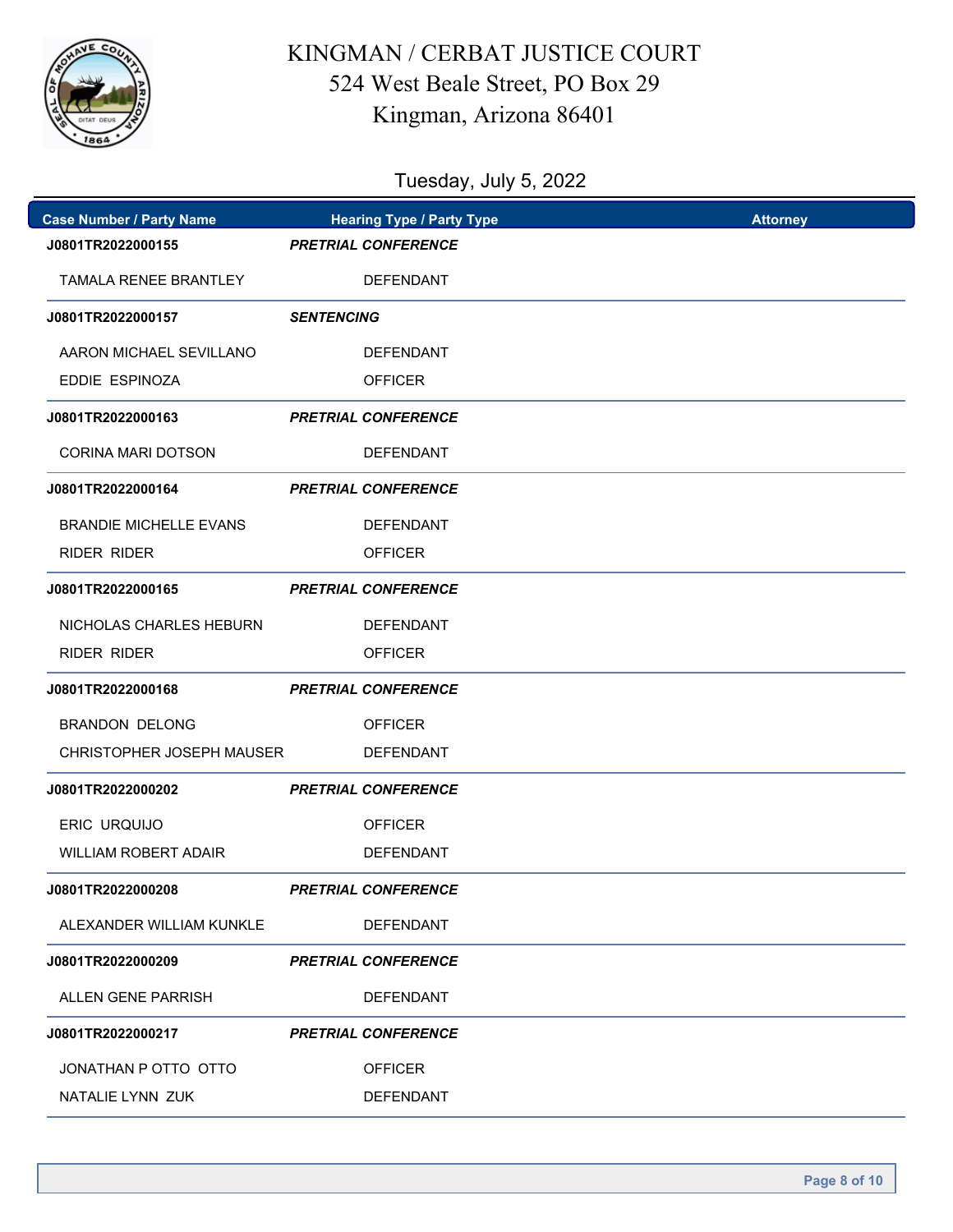

| <b>Case Number / Party Name</b> | <b>Hearing Type / Party Type</b> | <b>Attorney</b> |
|---------------------------------|----------------------------------|-----------------|
| J0801TR2022000219               | <b>PRETRIAL CONFERENCE</b>       |                 |
| ROBERT ADRIAN ORTIZ             | <b>DEFENDANT</b>                 |                 |
| J0801TR2022000224               | <b>PRETRIAL CONFERENCE</b>       |                 |
| <b>SURESH SARKAR</b>            | <b>DEFENDANT</b>                 |                 |
| J0801TR2022000228               | <b>PRETRIAL CONFERENCE</b>       |                 |
| <b>CHARLES DOUGLAS MCBEE</b>    | <b>DEFENDANT</b>                 |                 |
| J0801TR2022000231               | <b>PRETRIAL CONFERENCE</b>       |                 |
| BRENT BRANNON WHATONAME         | <b>DEFENDANT</b>                 |                 |
| J0801TR2022000234               | <b>PRETRIAL CONFERENCE</b>       |                 |
| JONATHAN P OTTO OTTO            | <b>OFFICER</b>                   |                 |
| PEGGY JANINE BURT               | <b>DEFENDANT</b>                 |                 |
| J0801TR2022000238               | <b>PRETRIAL CONFERENCE</b>       |                 |
| ANGELO JEREMIAH JOHNSON         | <b>DEFENDANT</b>                 |                 |
| N GOODMAN                       | <b>OFFICER</b>                   |                 |
| J0801TR2022000239               | <b>PRETRIAL CONFERENCE</b>       |                 |
| <b>BENJAMIN TOLEDO</b>          | <b>OFFICER</b>                   |                 |
| <b>ISAAC JERMAINE WILLIAMS</b>  | <b>DEFENDANT</b>                 |                 |
| J0801TR2022000251               | <b>PRETRIAL CONFERENCE</b>       |                 |
| RANDALLS NDOBEGANG CHABEJA      | <b>DEFENDANT</b>                 |                 |
| J0801TR2022000301               | <b>PRETRIAL CONFERENCE</b>       |                 |
| JADEN RUSSELL JACOBY            | <b>DEFENDANT</b>                 |                 |
| J0801TR2022000305               | <b>PRETRIAL CONFERENCE</b>       |                 |
| KEVIN EDWARD BELZ               | <b>DEFENDANT</b>                 |                 |
| J0801TR2022000316               | <b>PRETRIAL CONFERENCE</b>       |                 |
| <b>BRANDON DELONG</b>           | <b>OFFICER</b>                   |                 |
| <b>GERROD GUY HOLLOWAY</b>      | <b>DEFENDANT</b>                 |                 |